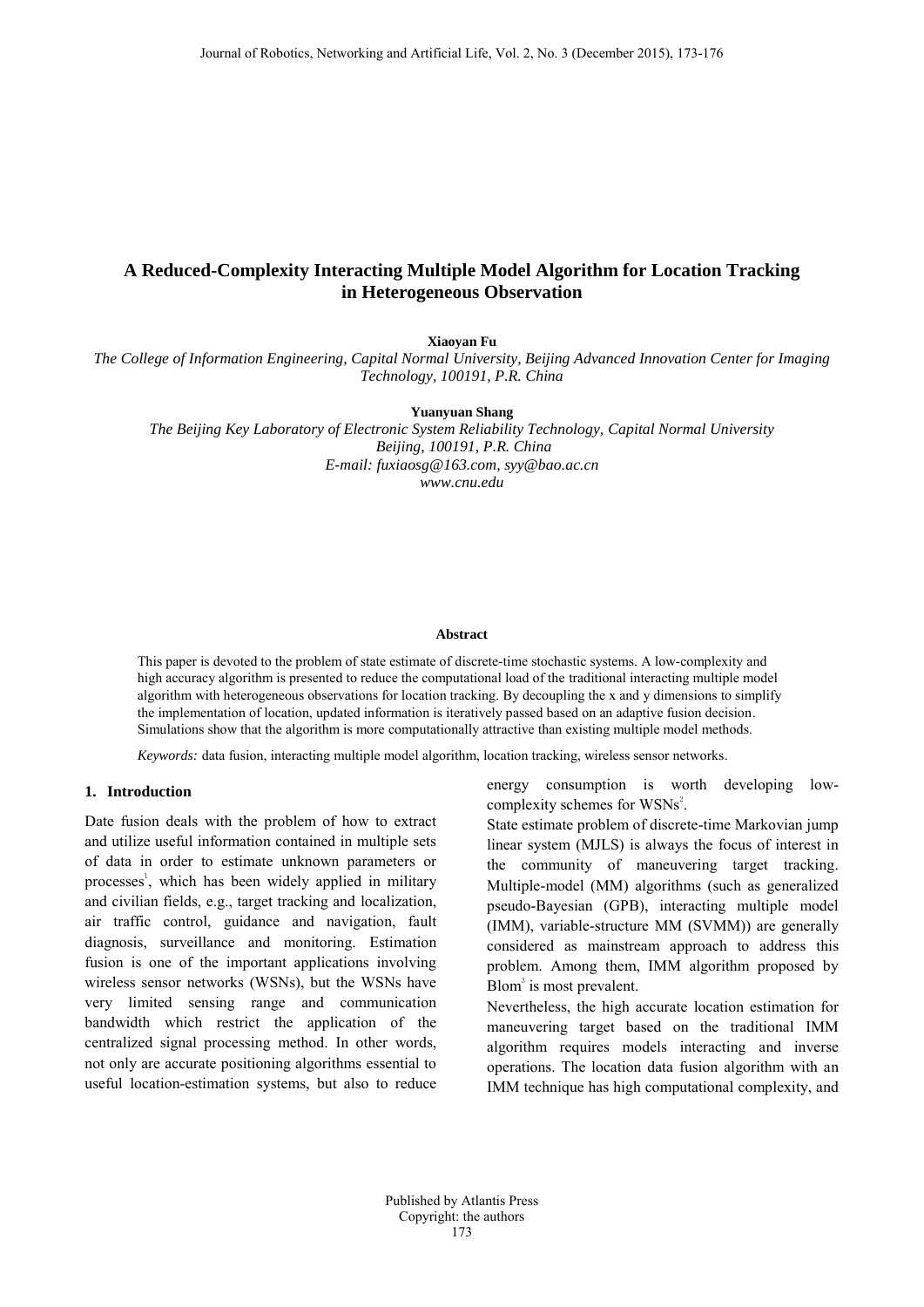direct implementation of the IMM algorithm may be too complex for practical systems. Moreover, local stations in WSNs may not be able to afford IMM estimation due to limited computational power<sup>4</sup>. Consequently, it would be useful to reduce the computational complexity of the IMM algorithm.

Our idea to deal with reduced-complexity state estimation is to reconstruct the IMM algorithm. In contrast to the existing reduced-complexity approach including: alpha-beta filtering, Kalman filtering, our proposed methods is based on a factor graph (FG) by decoupling the *x* and *y* dimensions to simplify the implementation of location and adaptive data decision for state estimation of a MJLS.

## **2. Background**

### **2.1.** *Model*

Consider the dynamic system of tracked target described with the state space form. The mathematical models on the target can be taken by the following Markov jump linear system:

$$
x(k+1) = F_j x(k) + \Gamma_j \omega_j(k)
$$
 (1)

$$
z(k) = H_j x(k) + \upsilon_j(k)
$$
 (2)

where the state  $x(k)$  is an n-dimensional vector, the observation  $z(k)$  is an m-dimensional vector, and the subscript  $j \in S = \{1, 2, ..., s\}$  denotes the model. The matrix functions  $F_j(\cdot)$ ,  $\Gamma_j(\cdot)$  and  $H_j(\cdot)$  are known. The model-dependent process noise and measurement noise are assumed to be a Gaussian random process.

Let  $M_j^k$  denotes the flight model *j* at time *k*. The model dynamics are modeled as a finite Markov chain with known model-transitions probabilities from model *i* at time *k-*1 to model *j* at time *k*.

$$
\pi_{ij} = \text{Prob}[M_j^k | M_i^{k-1}] = P\{M_j^k | M_i^{k-1}\} \tag{3}
$$

#### **2.2.** <sup>O</sup>*perations of Factor Graphs*

In terms of the operations of FG operations, one advantage of multiplications is the distributive law. For example,  $a \times b + a \times c = a \times (b + c)$ , where the left-hand side involves three arithmetic operations, and the righthand side involves only two operations. Furthermore, according to the inherent distributed feature of the belief propagation algorithm to make the decomposition in accordance with prediction-correction recursion, the

messages of the reliable information are processed and passed among the prediction phases and correction phases with the error propagation law<sup>5</sup>.



**Fig. 1.** Message passing from node to node

### 1) *Message from Variable Nodes to Factor Nodes*:

Assume that each message in the FG flows is a Gaussian PDF. A message from a variable node to a factor node is the product of incoming messages. For example, a variable node with two incoming messages is illustrated in Fig. 1, where a variable node is represented by a circle; a factor node is represented by a solid square. In fact, the message from a variable node to a factor node can be taken as the correction step in Bayesian filtering, where the mean is the estimated result based on data reliability for location estimation and tracking.

2) *Message from Factor Nodes to Variable Nodes*: For two continuous variables **x** and **y**, the marginal density function of *y* is obtained by integrating the joint distribution over variable *x*. This operation can be taken as the prediction step using the Bayesian filtering approach for location estimation and tracking.

### **3. Proposed L**o**cation Tracking Algorithm**

This article focuses on location tracking approaches in terms of the *X* and *Y* groups individually, and the *X* and *Y* results of the state and the covariance equations are decoupled as individual input. Moreover, others heterogeneous observations can be viewed as individual input, and corresponding state estimation can be obtained individually. All estimations combined with data fusion algorithm, which can improve the accuracy of location estimation and tracking.

Given the computationally attractive feature of  $FGs^6$ , this article proposes a location tracking scheme based on the FG approach and the error for location and speed estimations to implement the recursive Bayesian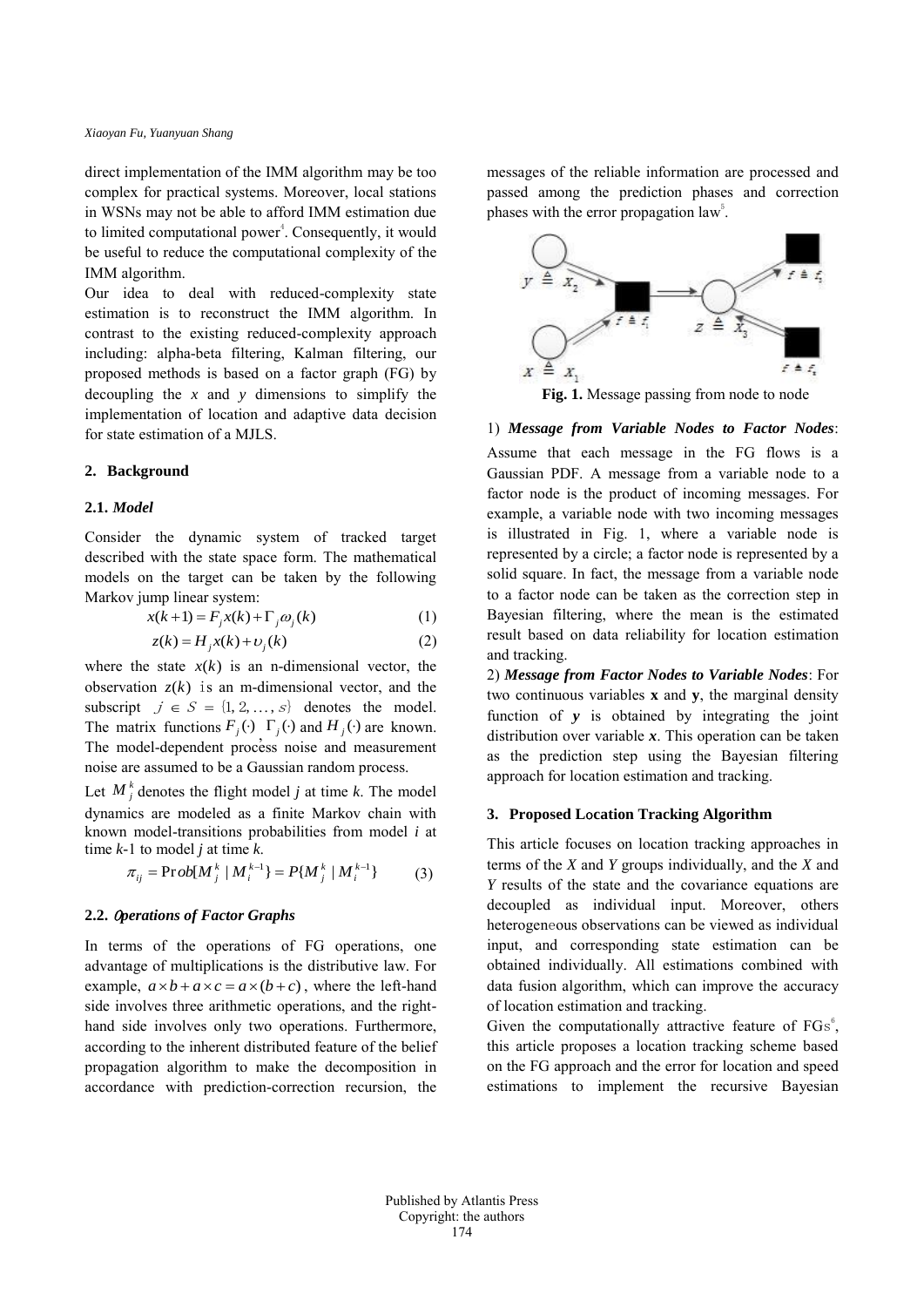estimation and to reduce the computational load of the traditional IMM algorithm. Furthermore, decoupling the *X* and *Y* dimensions for different tracking groups also can reduce the computational complexity. Therefore, the 2-D problem is reduced to two 1-D problems. The 2-D problem can be represented by two independent main groups, the *X*-coordinate and the *Y*-coordinate groups.

According to the concept of undirected graph model<sup>7</sup>, the representation related to estimate speed and location of the X-coordinate group is illustrated as the black color diagram in Fig. 2, where a correction node is illustrated by a circle; a prediction node is illustrated by a solid square.



Fig. 2. Graph model of the data-fusion location estimation for X-coordinate group from the *k*th to *(k+1)*th.

The measurement model based on IMM algorithm is the situation that the error propagation law can be applied to the linear dynamical system, and then the proposed IMM algorithm based on factor graphs (IMM-FG) for location estimation and tracking are illustrated in the following part.

Step 1: Calculate the mixed initial probability for the filter m-atched to model  $M_j^k(j \in \mathbb{S})$ 

$$
\mu_{i|j}(k | k) \triangleq P\{M_i^{k-1} | M_j^{k}, z_{0:k-1}\}\n= \frac{P\{M_j^{k} | M_i^{k-1}, z_{0:k-1}\} \cdot P\{M_i^{k-1} | z_{0:k-1}\}}{P\{M_j^{k} | z_{0:k-1}\}}\n= \frac{\pi_{ij} \mu_i^{k-1}}{\overline{c}_j} \qquad i, j \in \mathbb{S}
$$
\n(4)

where  $\overline{c}_j$  is the normalization constant.

Step 2: Calculate the mixed initial state and corresponding covariance for the filter matched to model  $M^k$  ( $j \in \mathbb{S}$ )

 *A Reduced-Complexity Interacting Multiple*

$$
x_{0j}(\mathbf{k} \mid \mathbf{k}) \sim \sum_{i=1}^{s} \mu_{i|j}(\mathbf{k} \mid \mathbf{k}) N(\mathbf{x}_{i}^{k-1}; \hat{\mathbf{S}}_{x_{k-1}}, \hat{\mathbf{V}}_{x_{k-1}})
$$
(5)

$$
\dot{x}_{0j}(\mathbf{k} \mid \mathbf{k}) \sim \sum_{i=1}^{s} \mu_{i|j}(\mathbf{k} \mid \mathbf{k}) N(\dot{x}_{i}^{k-1}; \hat{\mathbf{S}}_{\dot{x}_{k-1}}, \hat{\mathbf{V}}_{\dot{x}_{k-1}})
$$
(6)  
Step3: Filtering  $(j \in \mathbb{S})$ 

Prediction state

$$
\begin{array}{ll}\n\text{prediction state} \\
x_j(k|k-1) \sim N_{oper3}(x_j(k|k-1); \tilde{S}_{x_{0j}(k|k)}, \tilde{V}_{x_{0j}(k|k)}) \\
\dot{x}_j(k|k-1) \sim N_{oper2}(\dot{x}_j(k|k-1); \tilde{S}_{x_{0j}(k|k)}, \tilde{V}_{x_{0j}(k|k)})\n\end{array} \tag{3}
$$

$$
\dot{x}_j(k \mid k-1) \sim N_{oper2}(\dot{x}_j(k \mid k-1); \tilde{S}_{\dot{x}_{0j}(k \mid k)}, \tilde{V}_{\dot{x}_{0j}(k \mid k)})
$$
(8)

$$
\begin{aligned} \text{Correction state} \\ x_j^k &\sim N_{open1}(x_j^k; \hat{\mathbf{S}}_{x_j(k|k-1)}, \hat{\mathbf{V}}_{x_j(k|k-1)}) \end{aligned} \tag{9}
$$

$$
x_j \sim N_{open1}(x_j; \hat{S}_{x_j(k|k-1)}, V_{x_j(k|k-1)})
$$
(9)  

$$
\dot{x}_j^k \sim N_{open1}(\dot{x}_j^k; \hat{S}_{x_j(k|k-1)}, \hat{V}_{x_j(k|k-1)})
$$
(10)

Step4: Combine the state estimates and correspond-

ing covariance according to the updated weights  

$$
x_t(\mathbf{k}) \sim \sum_{j=1}^{s} \mu_j^k N(\mathbf{x}_j^k; \hat{\mathbf{S}}_{x_k}, \hat{\mathbf{V}}_{x_k})
$$
(11)

$$
\dot{x}_{i}(\mathbf{k}) \sim \sum_{j=1}^{s} \mu_{j}^{k} N(\dot{x}_{j}^{k}; \hat{\mathbf{S}}_{\dot{x}_{k}}, \hat{\mathbf{V}}_{\dot{x}_{k}})
$$
(12)

Updated weight of model  $M_j^k$  is

$$
\mu_j^k
$$
\n
$$
\triangleq P\{M_j^k | Z^k\}
$$
\n=decision[ $P\{M_j^k | z_{1,k}, s_{1,k}\}$ ,  $P\{M_j^k | z_{2,k}, s_{2,k}\}$ ,  $P\{M_j^k | s_{*,k}\}$ ]  
\n=decision[ $\mu_{x,j}^k, \mu_{y,j}^k, \mu_{s,j}^k$ ] (13)  
\nwhere  
\n
$$
\mu_{x,j}^k = \frac{P\{z_{x,k} | M_j^k, z_{0,k-1}\} \cdot P\{M_j^k | z_{0,k-1}\}}{c}
$$

$$
\mu_{x,j} = \frac{c}{\sum_{x,k} \sum_{x_0} (\mathbf{k}|\mathbf{k})} \frac{c}{\hat{V}_{x_0}(\mathbf{k}|\mathbf{k})} \cdot \overline{c}_j}{c}
$$
(14)

It's worth mentioning that *decision [.]* refers to a decision-making or data fusion process, for example, mean*[.]*, max*[.]*, min*[.]* or more intelligent decision, different location and tracking problems can adopt different data fusion for better tracking accuracy.

## **4. Simulation Results**

In this section, we evaluate the performance of IMM-FG algorithm, and the classical IMM algorithm using the target tracking example. The results are obtained from 100 Monte Carlo runs. The *X* position and velocity RMSE are shown in Fig.3 and Fig.4, respectively. The *Y* position and velocity RMSE are omitted due to limited space. It can be found that accuracy estimate of the